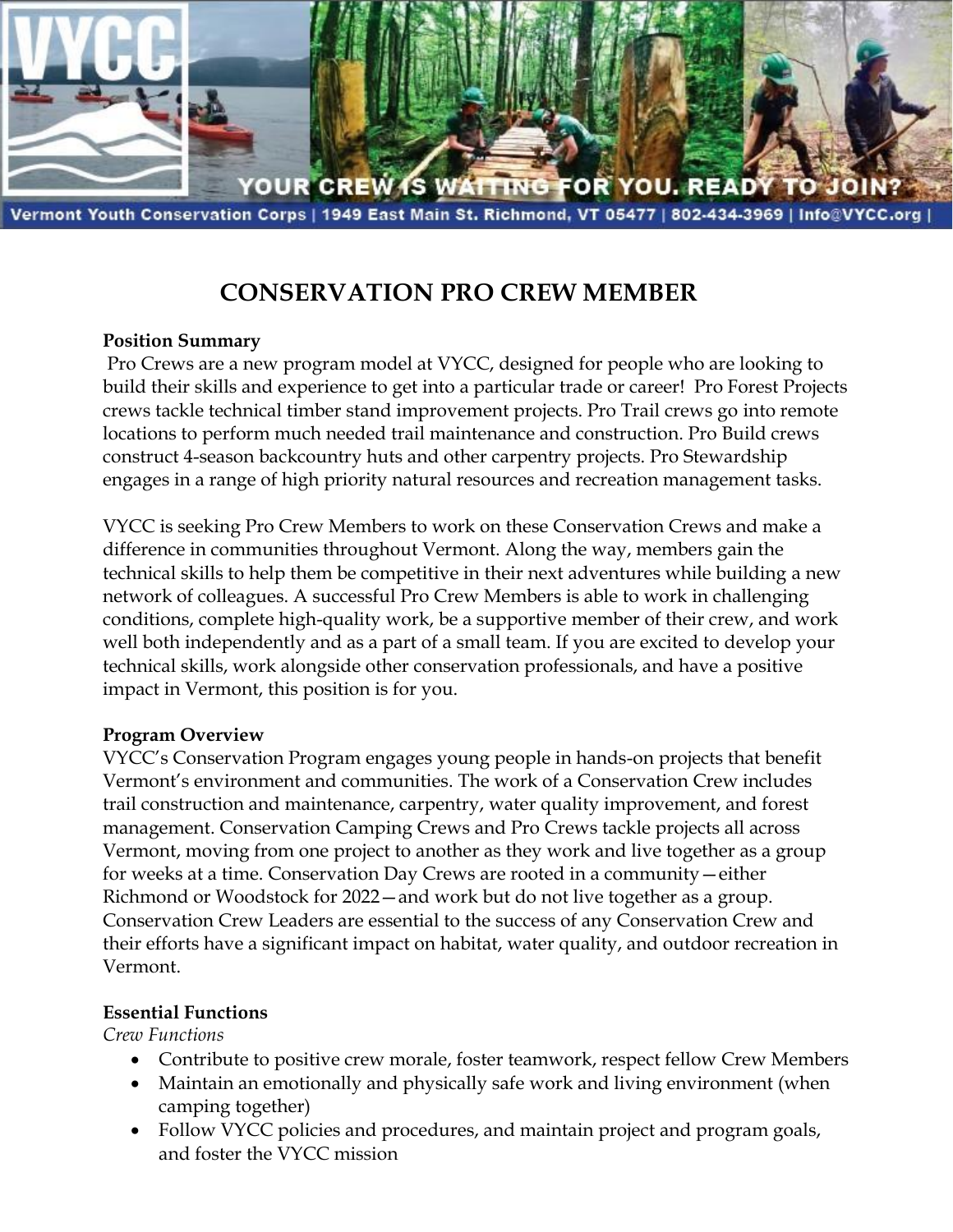

Vermont Youth Conservation Corps | 1949 East Main St. Richmond, VT 05477 | 802-434-3969 | Info@VYCC.org

- Maintain regular communication with Crew Leader, VYCC staff, and project partners
- Be part of a team made up of diverse individuals
- Work hard in all types of weather and environments
- Ability to adapt, grow and move outside of comfort zones

#### *Project Accomplishment*

- Help to collect, process, and organize data collected in the field
- Participate in high production, quality, and safety standards for crew

#### *Community Development*

- Engage with feedback to help set personal and crew goals, assess growth, and celebrate progress
- Be a part of a supportive and encouraging environment both on the job site and when camping as a crew

# **Required Qualifications**

- Be at least 20 years of age (there is no upper age limit)
- Willingness to undergo a criminal background check
- Ability to travel to project sites throughout the state
- Exceptional time management, organizational skills, and attention to detail
- Meets technical skill qualifications in one or more of VYCC's four Pro Crew types:

#### **Trails:**

Required qualifications:

- Prior experience with trail or conservation work, including utilizing sustainable trail practices
- Prior experience using power tools and hand tools

# **Forestry:**

Required qualifications:

- Prior chainsaw experience and training, including experience with simple felling and bucking
- Interest in forestry and timber stand improvement
- VYCC will provide Game of Logging 1 and 2 at the start of the season
- CPR Certification & Wilderness First Aid (if needed, COVID permitting, VYCC provides a WFA Course pre-season)

**Build:**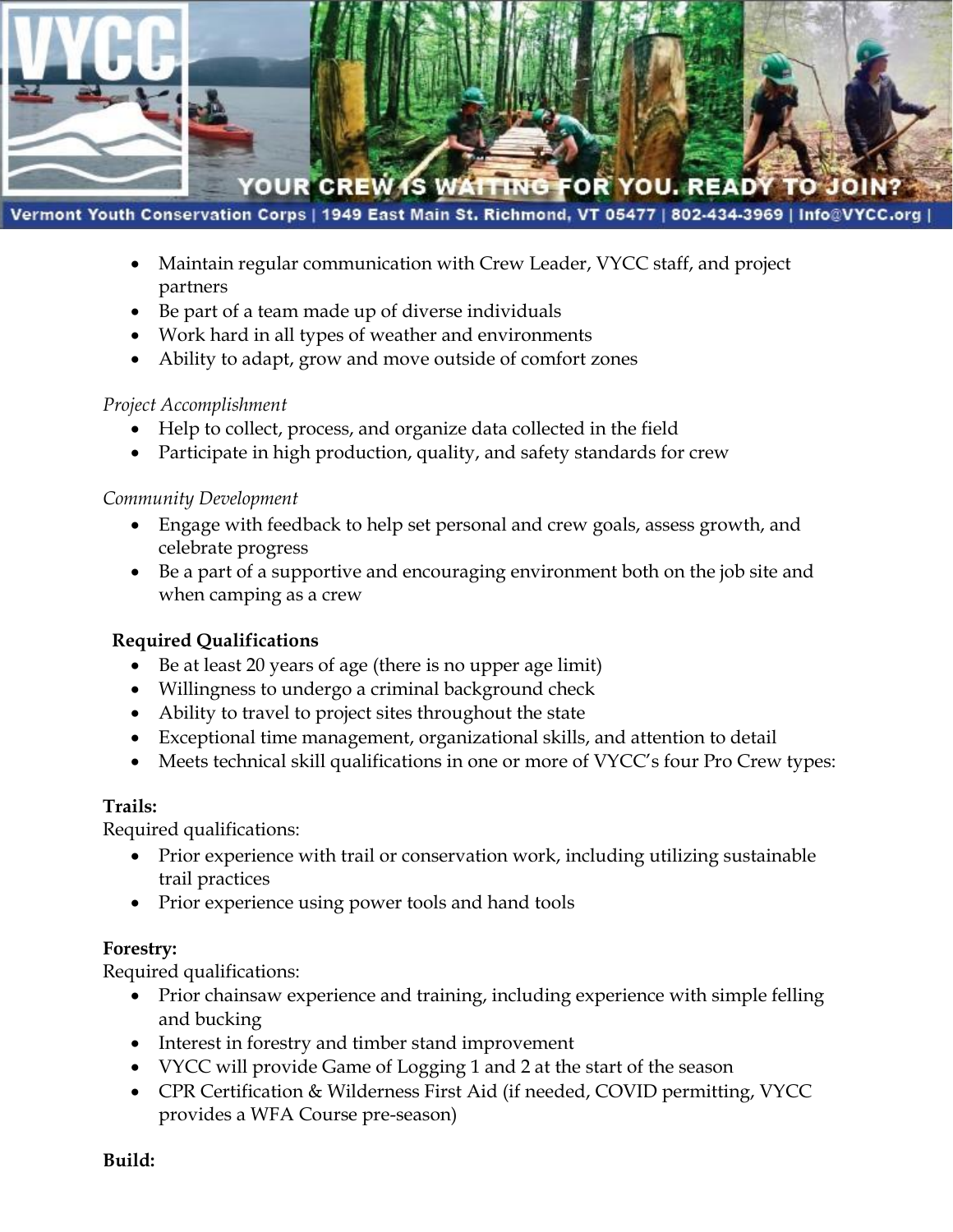

Vermont Youth Conservation Corps | 1949 East Main St. Richmond, VT 05477 | 802-434-3969 | Info@VYCC.org

Required qualifications:

- Some prior carpentry, building, or trades experience
- Knowledge and experience with hand and power tools
- Interest in pursuing career in building trades work, design, architecture, weatherization, etc.

#### **Stewardship:**

Required qualifications:

- Some prior experience with paddle sports
- Prior experience with hand tools
- Interest in learning about conservation field practices (invasive species removal, tree planting, basic trail maintenance and design
- Interest in pursuing career in conservation, environmental science/studies, or similar field

# **About The Vermont Youth Conservation Corps (VYCC)**

The VYCC is a 501c3 nonprofit focused on engaging young people in service, work, conservation, and agriculture. Since 1985, VYCC staff have provided valuable work and learning opportunities to youth and young adults from across the country and from nearly every town in Vermont. Our model is strong and simple: young people, working together, guided by highly trained leaders, completing priority projects in conservation and agriculture.

# **Excellence and Equal Opportunity at VYCC**

VYCC has a deep commitment to excellence. We believe we are strongest when our team includes members with a broad range of life experiences. We strive to achieve this at all levels of our organization, and actively encourage and recruit, develop, and retain the most talented people from a diverse applicant pool. VYCC is proud to be an equal opportunity employer.

# **Work Environment**

Pro Crew Leaders spend most of their time outdoors, working with a team while also interacting with project sponsors, community members, and VYCC staff. Crew Members positions may require occasionally living in a tent in a camp setting when required by the project. Beginning of season training and end of season closure will take place on VYCC's campus in Richmond, Vermont.

# **Compensation & Benefits:**

- Weekly stipend: \$670
- CPR Certification & Wilderness First Aid Training (if needed, COVID permitting)